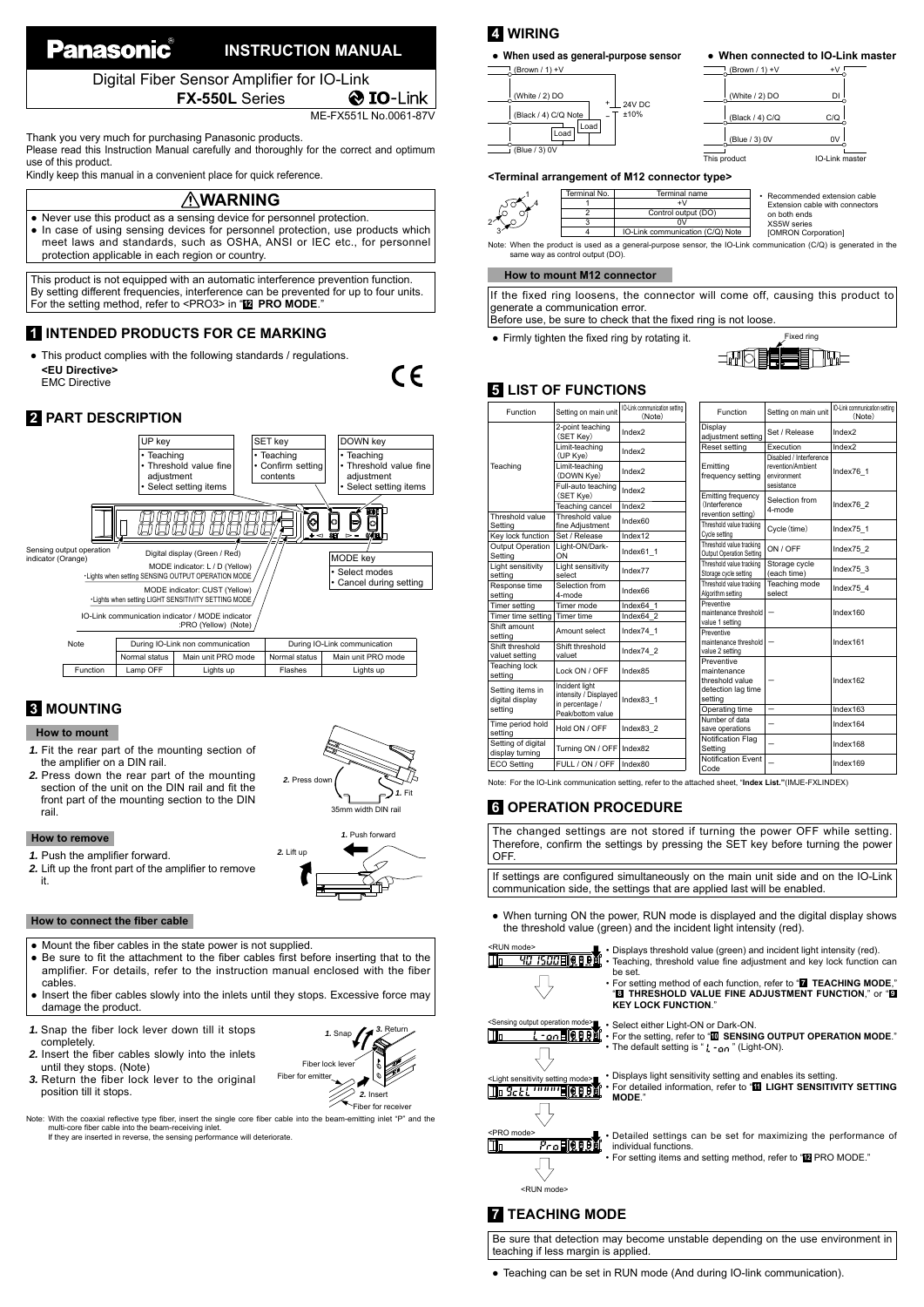

# *1.* Pressing SET key down Pressing down long**2.** Run the sensing object on the line and hold down the SET key (System command / Index2: 0x47).. ₹ 73. **" Autor**" is displayed on the digital display (green) and when the sensing object passed through, release the SET<br>Automatic key (System command / Index2: 0x48).. **To Rut o Rood FO OD Stable sensing is possible To Rut o HRr depart Stable sensing is not possible**

# **8 THRESHOLD VALUE FINE ADJUSTMENT FUNCTION**

• Set the fine adjustment of threshold value in RUN mode (And during IO-link communication).



# **9 KEY LOCK FUNCTION**

- The key lock function prevents key operations so that the conditions set in each setting mode are not inadvertently changed (It is also possible to set at IO-link communication).
- If operating key switch after key lock is set, "  $\frac{1}{2}$  or  $\frac{1}{2}$  is indicated on the digital display.

#### **<Set key lock>**



3 sec or longer Automatic **The 2000 ISODE REPAIR**  $\Rightarrow$ *GFFEIGOOD CD III 2000 ISOOE GOOD*  $\overline{\text{Tr}\, L_{\Omega}}$ <u>l.cc cn</u>副<br>are displayed

**10 SENSING OUTPUT OPERATION MODE** 

● When MODE indicator: L / D (yellow) lights up, sensing output operation can be set (And during IO-link communication).



### **11 LIGHT SENSITIVITY SETTING MODE**

- When the MODE indicator: CUST (yellow) lights up, light sensitivity setting can be displayed (And during IO-link communication).
- By pressing down UP key or DOWN key, light sensitivity setting can be changed.
- $\bullet$  Press SET key to confirm the setting.



Press down UP / DOWN key Press down SET key  $\mathbb{T}_0$  4000  $\overline{\mathbf{u}}$ C> **De YOOO"""""BEV PE** C> Confirmed  $\mathbb{N}$  or  $\mathbb{L}$  $\overline{\mathfrak{c}_B}$ m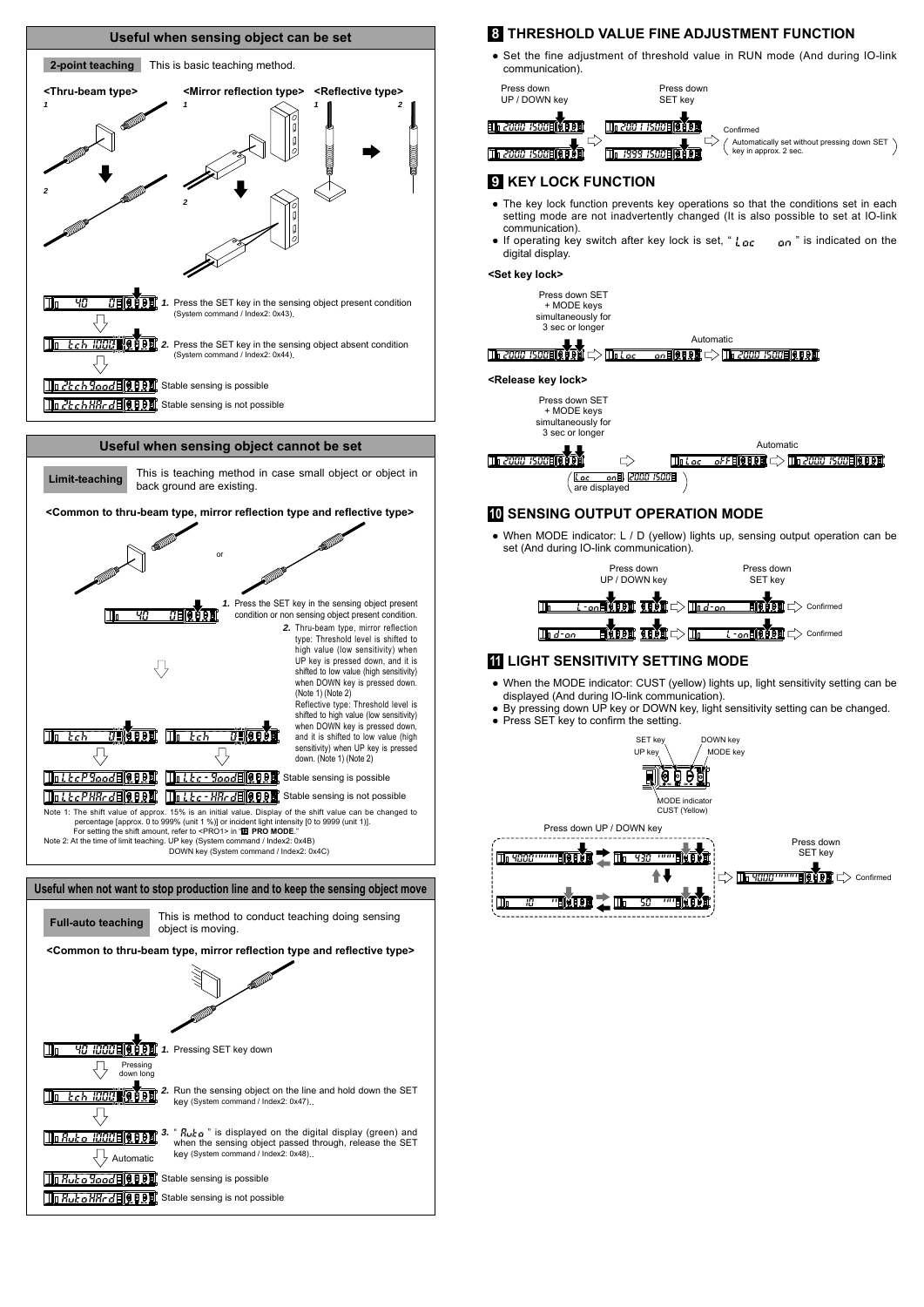# **12 PRO MODE**

● When MODE indicator: PRO (yellow) lights up, PRO mode can be set (And during IO-link communication).



### **Procedure**

The changed settings are not stored if turning the power OFF while setting. Therefore, confirm the settings by pressing the SET key before turning the power OFF.



Notes: 1) Display of incident light intensity depends on the response time.

| Response time     | Incident light intensity |
|-------------------|--------------------------|
| "Skd"             | Max. 4.000               |
| "Lon9"            | Max. 8.000               |
| " U-L9". " HYPr " | Max. 9.999               |

Notes: 2) When timer is used, set the timer time.

| Timer range | Timer time             | Display |
|-------------|------------------------|---------|
| "1/10ms"    | Approx. 0.1 to 999.9ms |         |

Notes: 3) When setting the shift value using the digit display, the setting range differs depending on the response time, as shown in the table below.

| -5887                                                         | Max. 4.000 |
|---------------------------------------------------------------|------------|
| "Lon9"                                                        | Max. 8.000 |
| $^{\circ}$ H - I . 9 $^{\circ}$ . $^{\circ}$ HYP - $^{\circ}$ | Max. 9.999 |

Notes: 4) To clear the value, turn off the time period holding function. Turning off the power switch also clears the value.<br>Notes: 5) When "  $5\frac{1}{16}F$  " is set, limit teaching is conducted according to the change in th

| Sensing output<br>status | Sensing output<br>operation | Shift direction of threshold value                                            |
|--------------------------|-----------------------------|-------------------------------------------------------------------------------|
| Sensing output ON        | Light-ON                    | Limit teaching is conducted for the negative (-) side of the threshold value. |
| Sensing output ON        | Dark-ON                     | Limit teaching is conducted for the positive (+) side of the threshold value. |
| Sensing output OFF       | Light-ON                    | Limit teaching is conducted for the positive (+) side of the threshold value. |
| Sensing output OFF       | Dark-ON                     | Limit teaching is conducted for the negative (-) side of the threshold value. |

| Default<br>Item<br>Description<br>setting |                                        |                 |                                                                                                                                                                                                                                                                                                                                                                                                                                                                                                                                                                                                                                                                                                                                                           |  |
|-------------------------------------------|----------------------------------------|-----------------|-----------------------------------------------------------------------------------------------------------------------------------------------------------------------------------------------------------------------------------------------------------------------------------------------------------------------------------------------------------------------------------------------------------------------------------------------------------------------------------------------------------------------------------------------------------------------------------------------------------------------------------------------------------------------------------------------------------------------------------------------------------|--|
|                                           | Response time setting                  | SPEdSEd         | Set response time.                                                                                                                                                                                                                                                                                                                                                                                                                                                                                                                                                                                                                                                                                                                                        |  |
|                                           | Timer setting                          | dELY non        | Set timer operation.                                                                                                                                                                                                                                                                                                                                                                                                                                                                                                                                                                                                                                                                                                                                      |  |
| <b>PRO1</b> mode                          | Timer range setting                    | 50<br>oFd       | Set timer range and timer time (Display example is when the OFF-<br>delay timer is selected).                                                                                                                                                                                                                                                                                                                                                                                                                                                                                                                                                                                                                                                             |  |
|                                           | Shift amount setting                   | 58FF - - - P    | Set shift amount of threshold value in limit teaching.                                                                                                                                                                                                                                                                                                                                                                                                                                                                                                                                                                                                                                                                                                    |  |
|                                           | Teaching lock setting                  | k-La off        | Be able to prevent from wrong operation of teaching.<br>" $aFF$ ": Teaching mode is valid<br>" $an$ ": Teaching mode is invalid                                                                                                                                                                                                                                                                                                                                                                                                                                                                                                                                                                                                                           |  |
|                                           | Digital display<br>item setting        | a 15P a 19E     | Incident light intensity can be displayed in percentage or the peak /<br>bottom value can be displayed on the digital display (red).                                                                                                                                                                                                                                                                                                                                                                                                                                                                                                                                                                                                                      |  |
| RO <sub>2</sub> mode                      | Period hold setting                    | Hold off        | of F": Peak / bottom value in the digital display refreshing<br>condition can be displayed.<br>on": Peak / bottom value in the hold condition can be<br>displaved.                                                                                                                                                                                                                                                                                                                                                                                                                                                                                                                                                                                        |  |
|                                           | Digital display<br>turning on setting  | burn off        | Sets the viewing orientation of the digital display.                                                                                                                                                                                                                                                                                                                                                                                                                                                                                                                                                                                                                                                                                                      |  |
|                                           | ECO setting                            | Eco ofF         | Power consumption can be lowered.<br>$\alpha$ FF": ECO OFF<br>an": If any key operation is not carried out for 20 sec. in RUN<br>mode, the digital display turns OFF.<br>"FIILL": If key operation is not done in 20 sec. or setting the key<br>lock function in Run mode, all indicators turns OFF.                                                                                                                                                                                                                                                                                                                                                                                                                                                      |  |
|                                           | Display adjustment<br>setting          | dRdJ oFF        | Incident light intensity can be set to "0."<br>When the correction amount is large, " $f_{\text{HJE}}^{\text{H}}$ , " is blinked as the<br>setting cannot be conducted normally.<br>of F ": Display adjustment OFF<br>5EL ": Incident light intensity is offset (in the negative direction)<br>to cancel sneaking light.                                                                                                                                                                                                                                                                                                                                                                                                                                  |  |
|                                           | Reset setting                          | $\equiv$        | If setting to " YES" returns to default settings (factory settings).                                                                                                                                                                                                                                                                                                                                                                                                                                                                                                                                                                                                                                                                                      |  |
| <b>PRO3</b> mode                          | Emission frequency<br>setting          | InPr 1P-1       | - 1P - 1 - 1<br>Interference prevention function is disabled.<br>$"$ $IP-F$ $"$ :<br>Set this when emission frequency is changed and<br>interference prevention function is used. The maximum<br>number of sensor heads for adherence mounting is 4 units<br>when 4 types of emission frequency are set.<br>$"$ $IP - c$ $"$ :<br>Set this to minimize the effect of ambient environment.<br>When this setting is set, mutual interference prevention<br>function is disabled.<br>Response time is as follows when " $IP - F$ " or " $IP - r$ " is selected.<br>F-1: 0.8ms or less, F-2: 0.9ms or less<br>F-3: 1.0ms or less, F-4: 1.7ms or less<br>$"$ $"$ $"$<br>* Not affected by "Pr a 15PEd" setting.<br>Response<br>(Response time setting)<br>time |  |
|                                           |                                        |                 | STD: $500 \mu s$ or less, LONG: 4ms or less,<br>$" P^-r"$<br>U-LG: 8ms or less, HYPR: 48ms or less<br>(selectable)                                                                                                                                                                                                                                                                                                                                                                                                                                                                                                                                                                                                                                        |  |
|                                           | Setting of threshold<br>value tracking | EYel off        | This mode can change the threshold value depending on the cycle<br>(1 to 9,999 sec.) that is set with the variations of the incident light<br>intensity. The tracking shift amount is the one which is set at the shift<br>setting.                                                                                                                                                                                                                                                                                                                                                                                                                                                                                                                       |  |
|                                           | Sensing output<br>setting              | bRSE oFF        | Selects whether tracking threshold when the output is OFF or when<br>the output is ON.                                                                                                                                                                                                                                                                                                                                                                                                                                                                                                                                                                                                                                                                    |  |
|                                           | Storage cycle<br>setting               | rEc oFF         | Selects a threshold storage cycle in Non-volatile memory from 1 to<br>250 times.                                                                                                                                                                                                                                                                                                                                                                                                                                                                                                                                                                                                                                                                          |  |
|                                           | Algorithm setting                      | <b>RLS SHFE</b> | " SHF I: Limit teaching<br>Threshold value is followed up on the basis of shift<br>amount.<br>(recommended when using thru-beam-type fiber or mirror-<br>reflection-type fiber)<br>"Rtch": Full-auto teaching<br>Threshold value is followed up on the basis of each cycle.<br>(recommended when using reflective-type fiber)                                                                                                                                                                                                                                                                                                                                                                                                                             |  |